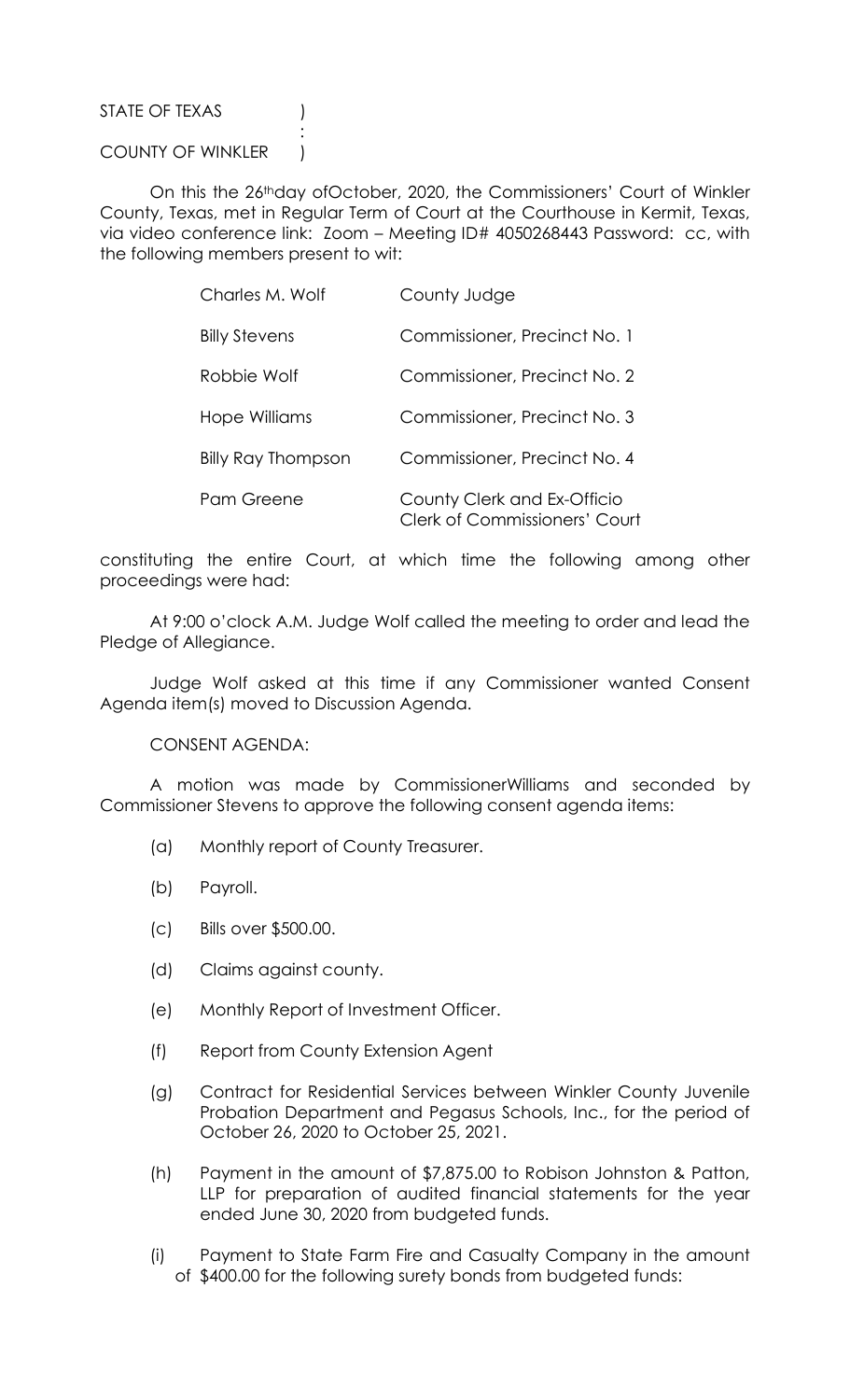- a) Dixie Randolph, Deputy District Clerk, for the period of December 14, 2020 to December 14, 2021 in the amount of \$100.00;
- b) Rosa Parker, Winkler County Community Supervision, for the period of December 17, 2020 to December 17, 2021 in the amount of \$100.00;
- c) Billy Stevens, Commissioner Precinct 1, for the period of December 31, 2020 to December 31, 2024 in the amount of \$100.00; and
- d) Sheryl L. Wright County Attorney's Office, for the period of December 31, 2020 to December 31, 2024 in the amount of \$100.00.

which motion became an order of the Court upon the following vote:

Ayes: Commissioners Stevens, Wolf, Williams and Thompson Noes: None

 Amotion was made by CommissionerStevens and seconded by Commissioner Williams toreceive 2020 Road and Bridge Report and enter same in minutes of the Commissioners' Court; which motion became an order of the Court upon the following vote:

Ayes: Commissioners Stevens, Wolf, Williams and Thompson Noes: None

 A motion was made by Commissioner Stevens and seconded by Commissioner Williams to approve payment to ROT Firearms for equipment in the amount of \$3,364.44 for Kermit Volunteer Fire Department; which motion became an order of the Court upon the following vote:

Ayes: Commissioners Stevens, Wolf, Williams and Thompson Noes: None

 A motion was made by Commissioner Williams and seconded by Commissioner Stevenstoaccept quote from Kirby-Smith Machinery, Inc., for 2020 HAMM H 10i Drum Roller for Precinct 2 at the Buy Board Price of \$71,000.00 (103,500.00 less \$32,500.00 trade in of 2012 HAMM 3410) from committed lateral road funds;which motion became an order of the Court upon the following vote:

Ayes: Commissioners Stevens, Wolf, Williams and Thompson Noes: None

 There were no Winkler County Courthouse change orders and modifications for the Court to consider at this time.

 There were no Winkler County Courthouse construction claims for the Court to consider at this time.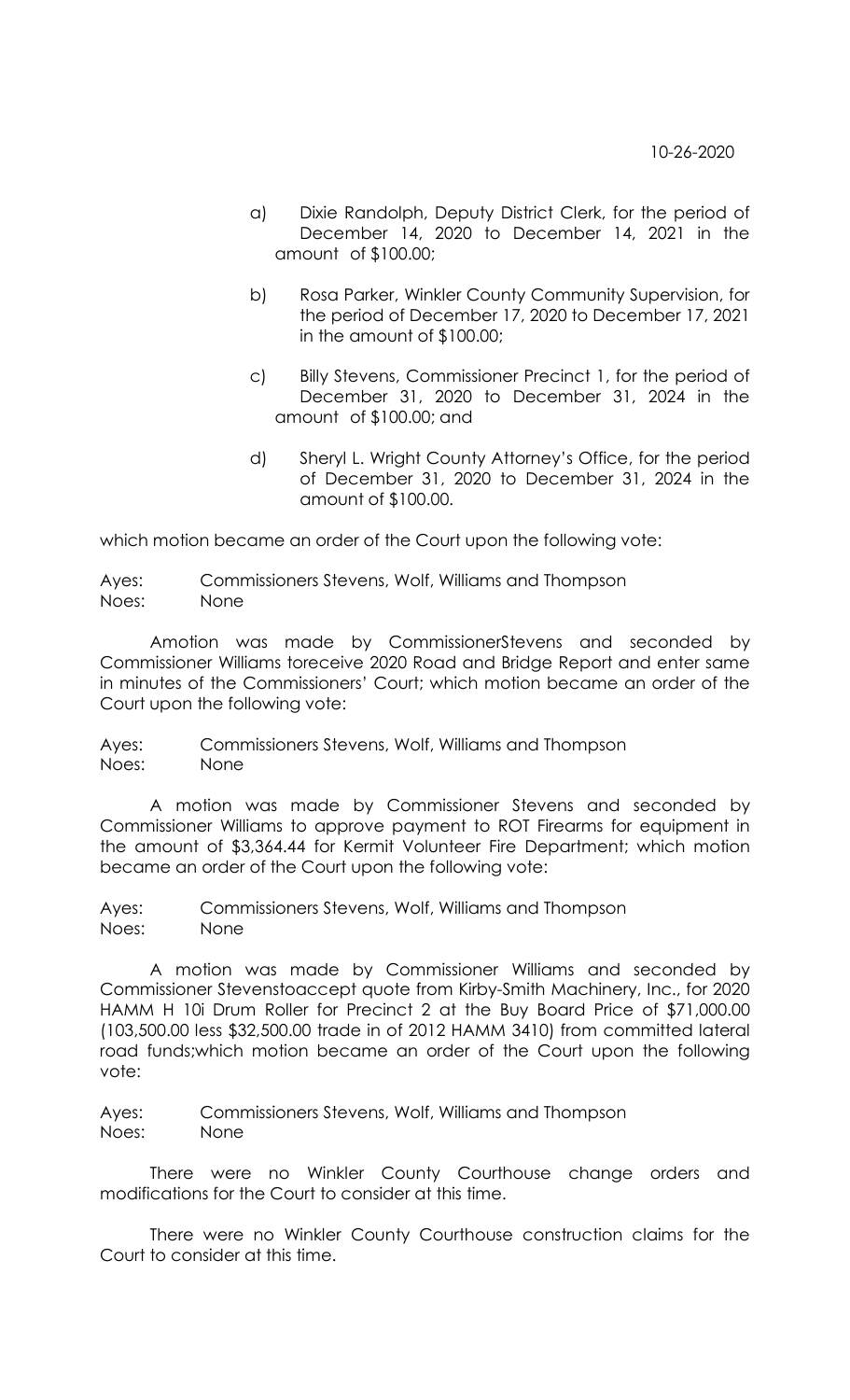There were no Kermit Community Center change orders and modifications for the Court to consider at this time.

## 10-26-2020

 A motion was made by Commissioner Williams and seconded by Commissioner Thompson to approve Kermit Community Center construction claims; which motion became an order of the Court upon the following vote:

Ayes: Commissioners Stevens, Wolf, Williams and Thompson Noes: None

 There were no Winkler County Golf Course changeordersand modifications for the Court to consider at this time.

 There were no Winkler County Golf Course construction claims for the Court to consider at this time.

 There were no Winkler County Airport change orders and modifications for the Court to consider at this time.

 There were no Winkler County Airport construction claims for the Court to consider at this time.

 A motion was made by Commissioner Williams and seconded by Commissioner Thompson to approve Winkler County EMS construction claims; which motion became an order of the Court upon the following votes:

Ayes: Commissioners Stevens, Wolf, Williams and Thompson Noes: None

 A motion was made by Commissioner Williams and seconded by Commissioner Thompsonto receive Monthly Reports from County Officials; which motion became an order of the Court upon the following votes:

Ayes: Commissioners Stevens, Wolf, Williams and Thompson Noes: None

There were no line item adjustments for the Court to consider at this time.

 There were no budget amendment(s) for the Court to consider at this time.

 A motion was made by Commissioner Williams and seconded by Commissioner Thompson to approve specs and dates to advertise bidding for EMS building; which motion became an order of the Court upon the following votes:

Ayes: Commissioners Stevens, Wolf, Williams and Thompson Noes: None

 A motion was made by Commissioner Williams and seconded by Commissioner Stevens to adjourn the meeting; which motion became an order of the Court upon the following vote:

Ayes: Commissioners Stevens, Wolf, Williiams and Thompson